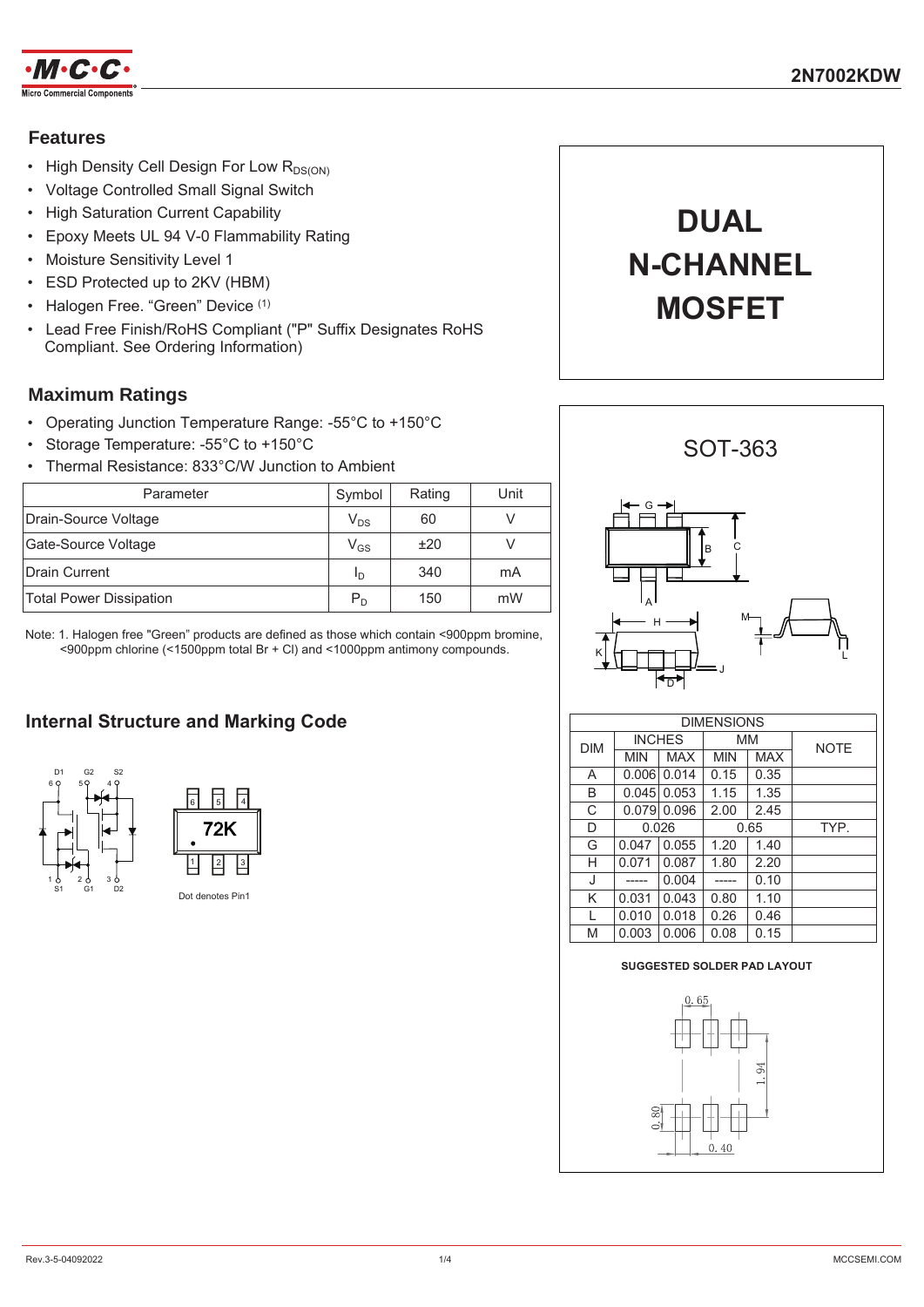

| <b>Parameter</b>                          | <b>Symbol</b>       | <b>Test conditions</b>                                                              | <b>Min</b> | <b>Typ</b> | <b>Max</b>   | <b>Unit</b> |  |
|-------------------------------------------|---------------------|-------------------------------------------------------------------------------------|------------|------------|--------------|-------------|--|
| <b>Static Characteristics</b>             |                     |                                                                                     |            |            |              |             |  |
| Drain-Source Breakdown Voltage            | $V_{(BR)DSS}$       | $V_{GS}$ =0V, $I_D$ =250µA                                                          | 60         |            |              | V           |  |
| Gate-Threshold Voltage <sup>(2)</sup>     | $V_{GS(th)}$        | $V_{DS} = V_{GS}$ , $I_D = 1$ mA                                                    | 1.0        |            | 2.5          | V           |  |
| Gate-Body Leakage                         | $I_{GSS}$           | $V_{DS} = 0V$ , $V_{GS} = \pm 20V$                                                  |            |            | ±10          | μA          |  |
| Zero Gate Voltage Drain Current           | $I_{DSS}$           | $V_{DS}$ =48V, $V_{GS}$ =0V                                                         |            |            | $\mathbf{1}$ | μA          |  |
| Drain-Source On-Resistance <sup>(2)</sup> | $R_{DS(on)}$        | $V_{GS}$ =10V, $I_D$ =500mA                                                         |            |            | 5            | $\Omega$    |  |
|                                           |                     | $V_{GS} = 4.5V$ , $I_D = 200mA$                                                     |            |            | 5.3          |             |  |
| Diode Forward Voltage                     | $V_{SD}$            | $V_{GS}$ =0V, I <sub>S</sub> =300mA                                                 |            |            | 1.5          | $\vee$      |  |
| Recovered Charge                          | $Q_r$               | $V_{GS}$ =0V, I <sub>S</sub> =300mA, V <sub>R</sub> =25V,<br>$dls/dt = -100A/\mu s$ |            | 30         |              | nC          |  |
| Dynami Characteristics <sup>(3)</sup>     |                     |                                                                                     |            |            |              |             |  |
| Input Capacitance                         | $C_{\mathsf{iss}}$  |                                                                                     |            |            | 40           |             |  |
| <b>Output Capacitance</b>                 | $C_{\rm oss}$       | $V_{DS}$ =10V, $V_{GS}$ =0V, f=1MHz                                                 |            |            | 30           | pF          |  |
| Reverse Transfer Capacitance              | $C_{\text{rss}}$    |                                                                                     |            |            | 10           |             |  |
| Switching Characteristics <sup>(3)</sup>  |                     |                                                                                     |            |            |              |             |  |
| Turn-On Delay Time                        | $t_{d(on)}$         | $V_{DD} = 50V$ , $V_{GS} = 10V$ , $R_1 = 250\Omega$ ,                               |            |            | 10           |             |  |
| Turn-Off Delay Time                       | $t_{d(\text{off})}$ | $R_{GS} = 50\Omega, R_{GEN} = 50\Omega$                                             |            |            | 15           | ns          |  |
| Reverse Recovery Time                     | $t_{rr}$            | $V_{GS} = 0V, I_S = 300$ mA,<br>$V_R$ =25V, dls/dt=-100A/µs                         |            | 30         |              |             |  |
| <b>Gate-Source Zener Diode</b>            |                     |                                                                                     |            |            |              |             |  |
| Gate-Source Breakdown Voltage             | BV <sub>GSO</sub>   | $I_{gs} = \pm 1 \text{mA}$ (Oper Drain)                                             | ±21.5      |            | ±30          | $\vee$      |  |

### **ELECTRICAL CHARACTERISTICS (Ta=25℃ unless otherwise specified)**

Note: 2. Pulse Test: Pulse Width ≤300µs, Duty Cycle ≤ 2%.

3. These Parameters Have No Way to Verify.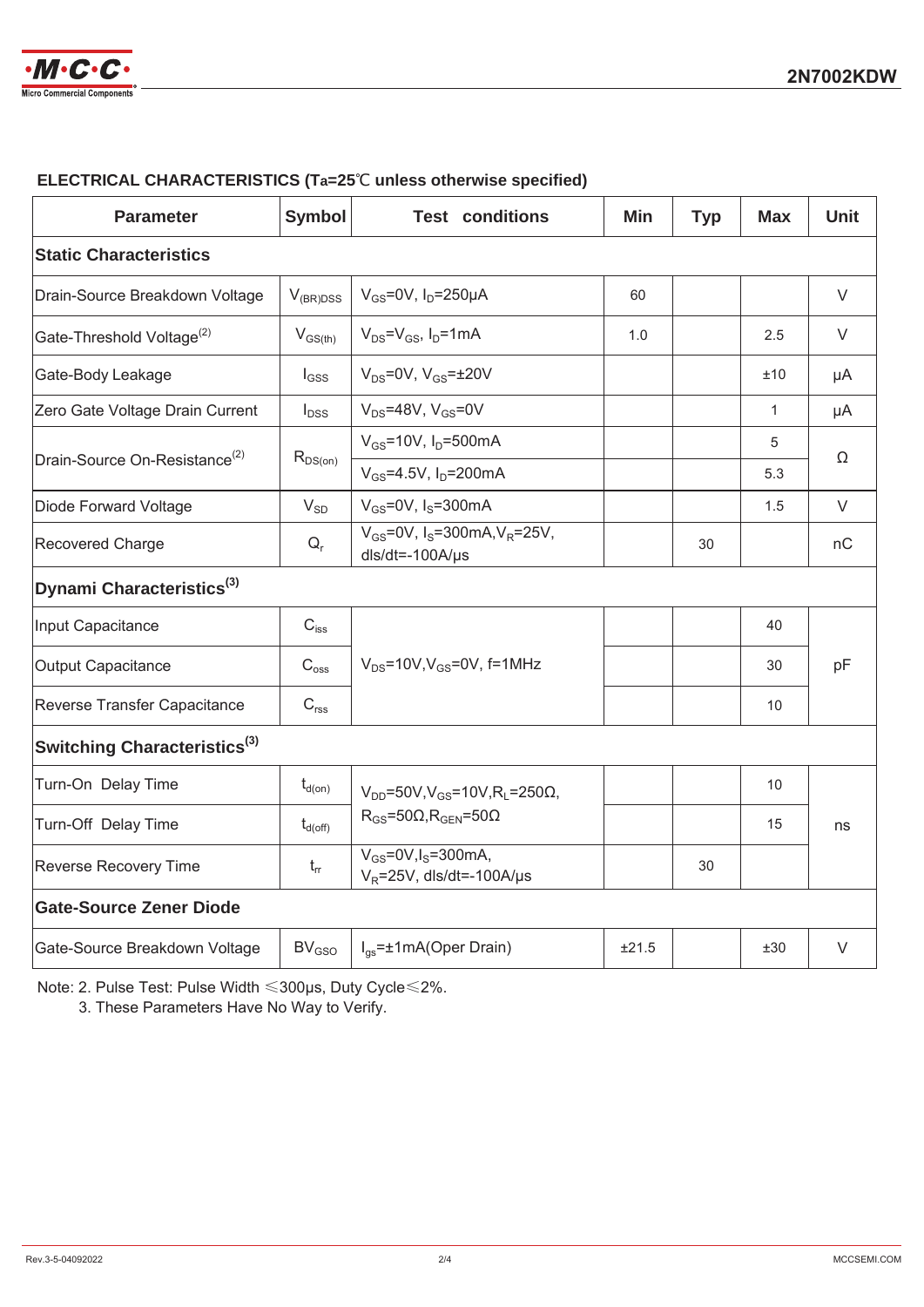

 $\cdot M \cdot C \cdot C \cdot$ 

# **Curve Characteristics**